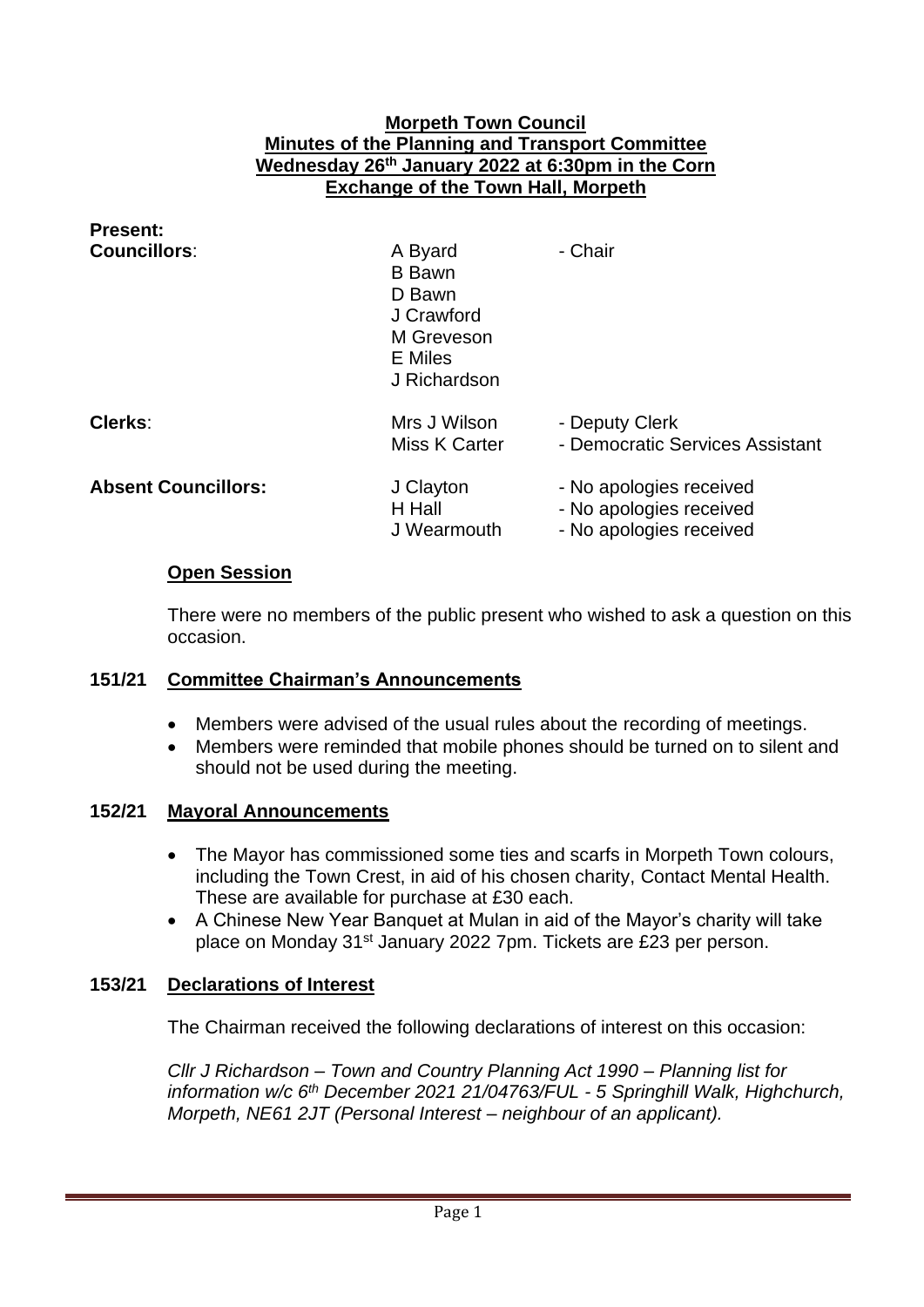# **154/21 Minutes of the Planning and Transport Committee held on Wednesday 13th October 2021**

The minutes of the above meeting were approved as a true record.

# **RESOLVED**

a) That the minutes of Wednesday  $13<sup>th</sup>$  October 2021, a copy of which had been previously circulated to each Member, be approved, and signed as a correct record by the Chair.

# **155/21 Matters Arising**

See Appendix B.

### **156/21 Licenses**

There were no licence applications to consider on this occasion.

### **RESOLVED**

a) Information duly noted.

### **157/21 Town and Country Planning Act 1990**

- (i) Members were asked to consider the planning list for  $w/c$  17<sup>th</sup> January 2022, see Appendix C.
- (ii) Members noted the comments submitted to applications on planning lists from w/c 6<sup>th</sup> December, 13<sup>th</sup> December, 20<sup>th</sup> December 2021, 3<sup>rd</sup> January, 10<sup>th</sup> January 2022.

*Cllr J Richardson declared a personal interest in this matter – see min 153/21.*

### (iii) 21/01625/REM – Land West of St Georges Hospital, Morpeth

Members were advised that the above application was heard at Strategic Planning Committee on Tuesday 4<sup>th</sup> January 2022 and had been granted planning permission.

### **RESOLVED**

- a) Information duly noted.
- (iv)21/01614/FUL High End, 22 Thorp Avenue, Morpeth, NE61 1JR

Members were advised that the above application was heard at Local Area Council on Monday 10<sup>th</sup> January 2022 and has been granted planning permission.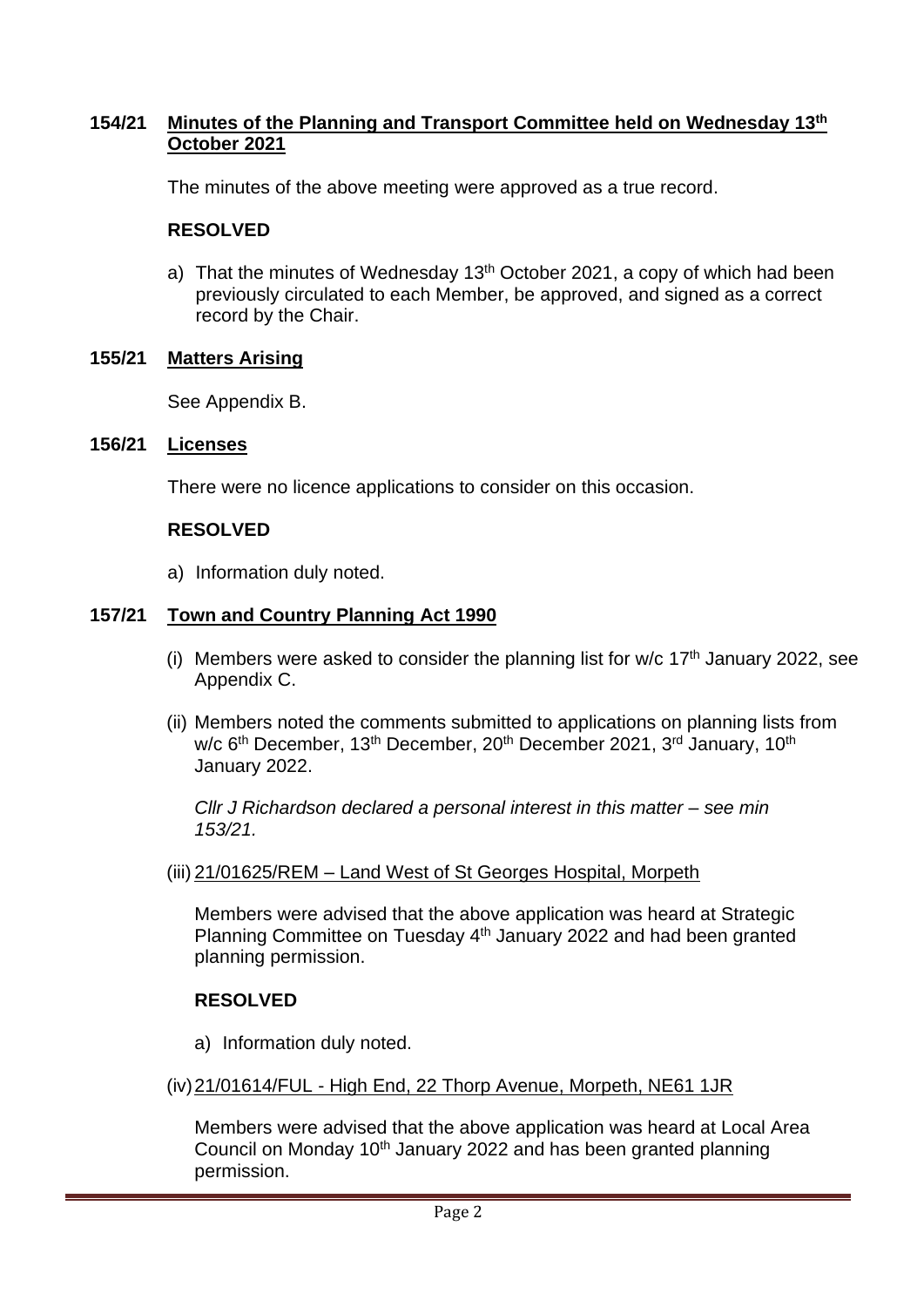# **RESOLVED**

a) Information duly noted.

# **158/21 Morpeth Conservation Area Boundary Review**

Members were advised that following the above review, NCC Cabinet adopted the recommended extension to the current Conservation Area Boundary, with the exception of the inclusion of the houses at Curly Kews.

The Deputy Clerk advised that this would be publicised on the Town Council website, following completion of the final document buy the consultants LUC.

### **RESOLVED**

a) Information duly noted.

### **159/21 Statement of Licensing Policy Consultation**

Members were provided via email for consideration with a document regarding the above consultation.

No comments were received from members.

Cllr Byard noted that there are four main objectives to quote when making a comment to a licensing application:

- The prevention of crime and disorder
- Public safety
- The prevention of public nuisance
- The protection of children from harm

# **RESOLVED**

a) Information duly noted.

### **160/21 ZEBRA Business Case**

Members were provided for information with a request for support of the above consultation and the response submitted following consultation with the Chair of the Planning and Transport committee.

### **RESOLVED**

a) Information duly noted.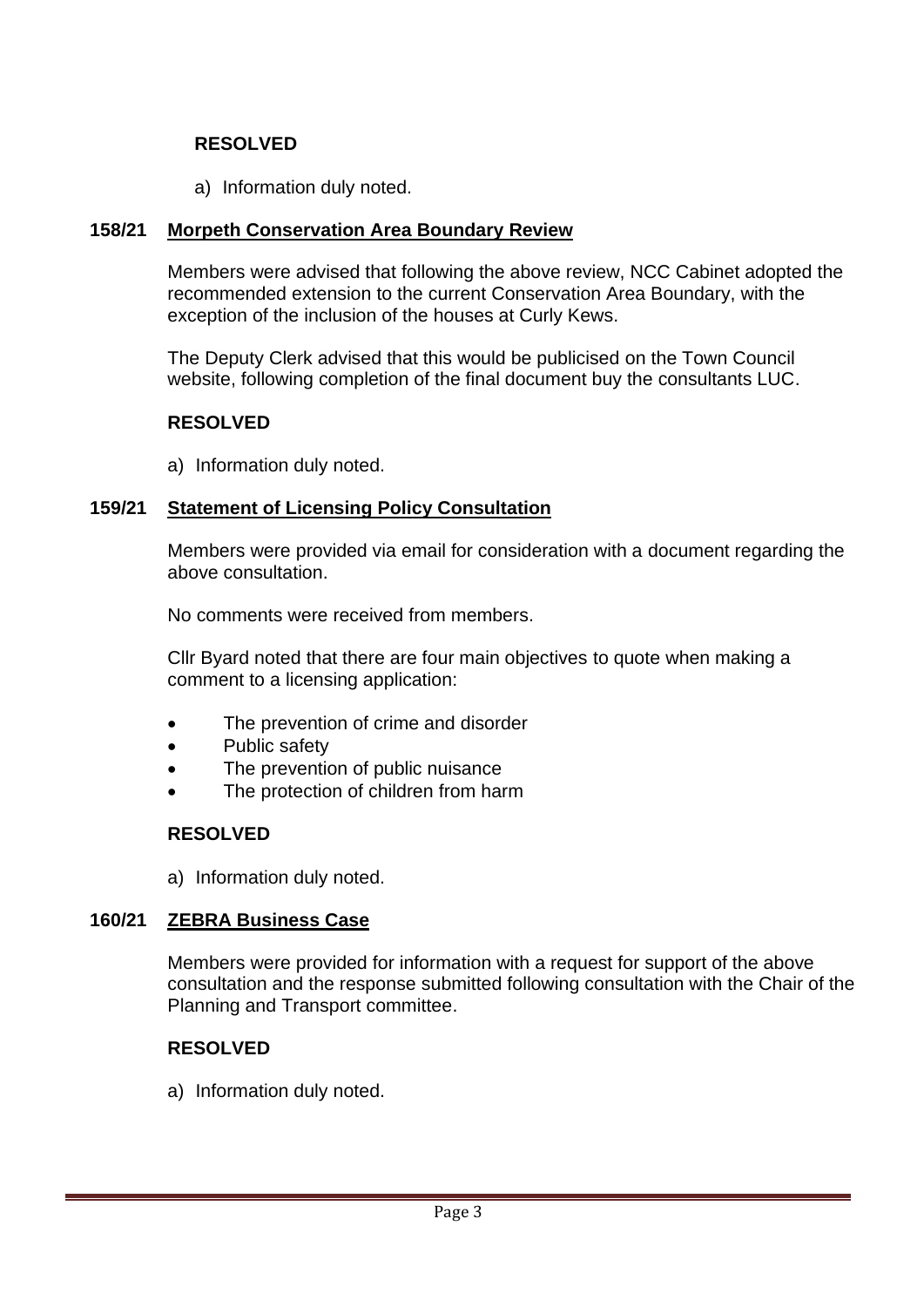# **161/21 Road Closures**

Members were advised of the following road closures:

- 1. B6343 Mitford Village, Mitford
- 2. B1337 Whorral Bank, Morpeth
- 3. U6010 West Shield Hill to Morpeth
- 4. U6014 Clifton Lane, Hepscott

### **RESOLVED**

a) Information duly noted.

### **162/21 Local Council Issues**

Cllr Miles advised members that she had received a phone call from a concerned resident regarding the bus station toilets as she had heard that they are going to be bricked up.

Cllr Byard informed members that the toilets are being refurbished to include a commercial unit and toilet.

### **RESOLVED**

a) Information duly noted.

There was no other business to discuss and the meeting concluded at 6:56pm with Councillors A Byard, B Bawn, D Bawn, J Crawford, M Greveson, E Miles and J Richardson present.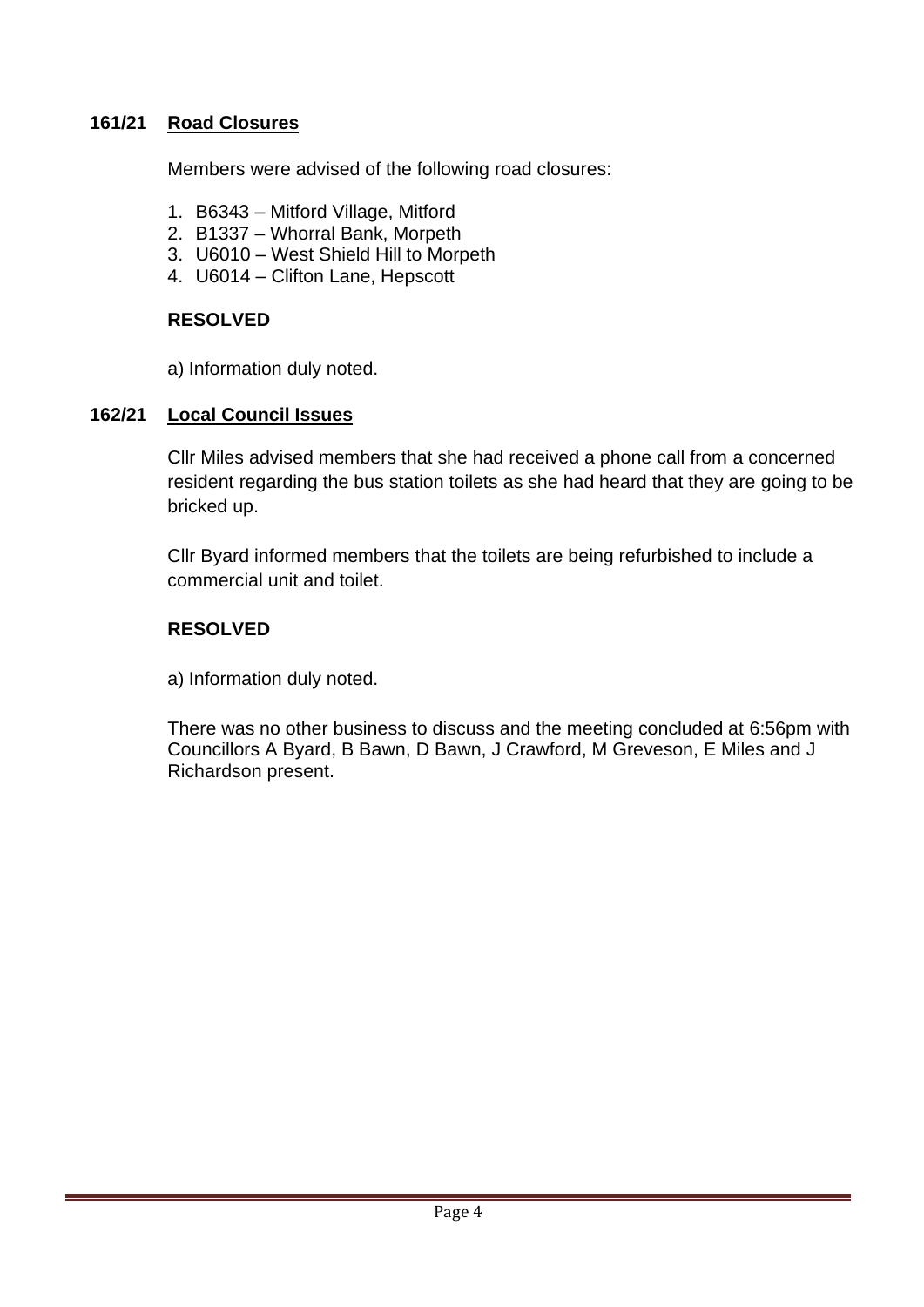| <b>Minute Number</b>         | ltem                               | <b>Current Position</b>                                                                             | <b>Action from meeting</b> |
|------------------------------|------------------------------------|-----------------------------------------------------------------------------------------------------|----------------------------|
| (103/21 (77/21) (46/21)      | <b>Strategic County Councillor</b> | Members were advised that Rob Murfin has agreed to provide                                          | Information duly noted.    |
| $(26/21)$ (199/20) (176/20)  | Updates $-$ s106                   | formal Planning and S106 training. This will be held on                                             |                            |
| $(149/20)$ (143/20) (121/20) |                                    | Wednesday 30 <sup>th</sup> March 2022 at 6:30pm in the Corn Exchange.                               |                            |
| $(89/20)$ (73/20) (60/20)    |                                    |                                                                                                     |                            |
| $(32/20)$ (272/19) (240/19)  |                                    |                                                                                                     |                            |
| (231/19)                     |                                    |                                                                                                     |                            |
| 103/21(77/21)(46/21)         | 19/00904/FUL - Land South of       | Members were advised that Cllrs Byard and D Bawn have drafted Information duly noted.               |                            |
| (28/21)                      |                                    | Bluebell Court, East Cottingwood, and sent a response to the letter received from Rick O'Farrell at |                            |
|                              | Morpeth                            | NCC. A response from Chris Mead had been received.                                                  |                            |
|                              |                                    |                                                                                                     |                            |
|                              |                                    | Cllr Bawn advised members that he had attended a Morpeth                                            |                            |
|                              |                                    | Forum meeting on Thursday $20th$ January 2022. The developer is                                     |                            |
|                              |                                    | considering leaving the junction as it is rather than installing                                    |                            |
|                              |                                    | traffic lights, however this is not confirmed.                                                      |                            |

**155/21 – Appendix B – Matters Arising from Previous Committee Meetings**